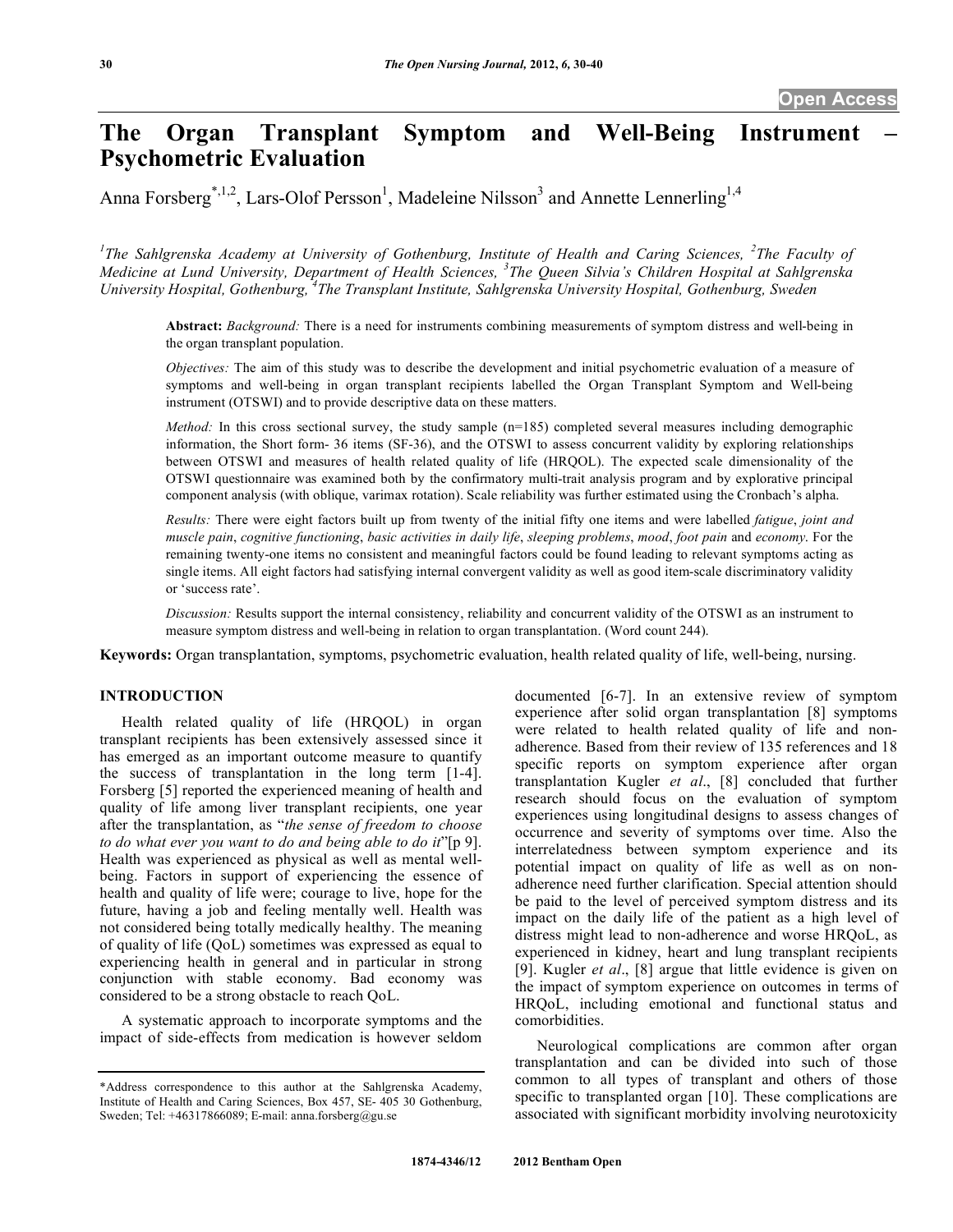attributable to immunosuppressive drugs, followed by seizures, opportunistic central nervous system (CNS) infections, cardiovascular events, encephalopathy and de novo CNS neoplasms. Calcineurin inhibitors are the main drugs involved in neurotoxicity, leading to complications, which ranges from mild symptoms, such as tremors and parasthesia to severe symptoms, such as disabling pain syndrome and leukoencephalopathy [10-11]. Most of the instruments available aimed at assess symptom experiences are only focused on symptoms, and are predominantly based on clinical experience and expert panels [12-14]. There is a need for instruments combining measurements of symptom distress and well-being by the means of health related quality of life. Therefore the aim of this study was to describe the development and initial psychometric evaluation of a measure of symptoms and well-being in organ transplant recipients labelled the Organ Transplant Symptom and Wellbeing instrument (OTSWI) and to provide descriptive data on these matters.

#### **FRAMEWORK**

 Symptom experience is a critical post-transplant outcome. A symptom is defined as a physical or mental feature, which is regarded as indicating a condition of disease, particularly such a feature that is apparent to the patient [15]. Symptoms are a regular part of the human experience. According to Kleinman [16], severe symptoms manifest as illness, which refers to how the sick person lives with and respond to the symptoms and disability. Symptoms are the most common reason why people seek health care and they are of vital importance in the treatment and care of the patients [17]. Behind the development of OTSWI there is a distinction between disease and illness. Disease is defined as an abnormality in the structure and functions of body organs and systems and can often be identified by signs of bodily disorder such as oedema or dyspnoea [18]. Illness means experienced reduction in states of well-being and social function manifesting as symptoms [18]. Disease and illness do not have a one-to-one relationship. Signs can be identified without experiences of symptoms and similar degrees of organ pathology can generate quite different symptoms i.e. graft rejection after organ transplantation. Illness may occur in the absence of detectable disease.

 Symptoms might be defined as an experience reflecting changes in the biopsychosocial functioning, sensations or cognition of an individual. In contrast a sign is defined as any abnormality, indicative of disease that is detectable by the individual or by others [19]. Sometimes the symptoms occur in the absence of signs or they are poorly related to the severity of the disease [20].

 Symptom experience can be conceptualized by two different related concepts symptom occurrence and symptom distress [21]. Symptom occurrence can be quantified by frequency, severity and duration of a given symptom. Symptom distress refers to the emotional burden caused by a symptom and might be defined as the degree of discomfort, physical and mental upset, anguish or suffering experienced from a specific symptom or symptom cluster [21-22]. In OTSWI symptom distress is measured by degree of discomfort. When there are three or more concurrent and multiplicative symptoms related to each other they are called

symptom cluster e.g. fatigue. The symptoms in a cluster must not have the same aetiology in that they can have a physical as well as a psychological or cognitive origin.

 Patients suffering from symptoms need care. A comprehensive assessment of the symptoms experienced from patients perspective, followed by identification of strategies for interventions and evaluation of the outcomes is the most common way to plan and accomplish care for the patients [23]. The effect or outcome criterion of the interventions is often assessed as changes in performance, health related quality of life, disease progression and survival [24-25]. The goal of organ transplantation is not merely survival, but to give the individual the best HRQoL possible. In the OTSWI the outcome criterion is well-being by the means of health related quality of life involving physiological, emotional, social and behavioural components. The basic assumption behind OTSWI is that well-being is present in the absence of fatigue, joint and muscle pain, sleeping problems, mood problems, foot pain and worries about economy as well as in the absence of impairments regarding cognitive functioning and basic activities in daily life. In this instrument well-being and health related quality of life are viewed synonymously. Health related quality of life (HRQoL) refers to a person's subjective evaluation of the influence of their current health status, health care, and health promoting activities on their ability to achieve and maintain a level of overall function that allows them to pursue valued life goals and that is reflected in their general well-being [26]. HRQoL is determined by emotional well-being and social, physical and cognitive functioning. Forsberg [5] have suggested the application of this HRQoL-definition on liver transplant recipients as follows. The transplant recipient's current health status, i.e. presence of graft rejection, infection or surgical complication influences, and is influenced by the health care provided such as medication, patient education or mental support. The individual ability to perform healthpromoting activities, for example physical exercise and adherence with medication, affects the ability to achieve and maintain a level of overall functioning. The result of this process finally affects the person's ability to pursue valued life goals that in the end reflects their general well-being. Factors that determine HRQoL are emotional and social well-being as well as physical and cognitive functioning. Spiritual and socio-economic dimensions may affect the whole concept of HRQoL. The OTSWI doesn't include spiritual dimensions however; physical and cognitive functioning, emotional well-being as well as socio-economic dimension that determine HRQoL are covered. Social wellbeing and physical functioning will be included in the instrument during further development.

#### **METHODOLOGY**

#### **Subjects and Procedures**

 In this cross sectional survey, questionnaires were mailed in February 2008 to organ transplant recipients (OTRs), transplanted at the Sahlgrenska University Hospital in Gothenburg, Sweden. Participants were included through an existing register including all OTRs. The invited study group included 229 OTRs between 19-65 years old, transplanted with a kidney ( $n=147$ ), a liver ( $n=50$ ) or a heart and/or a lung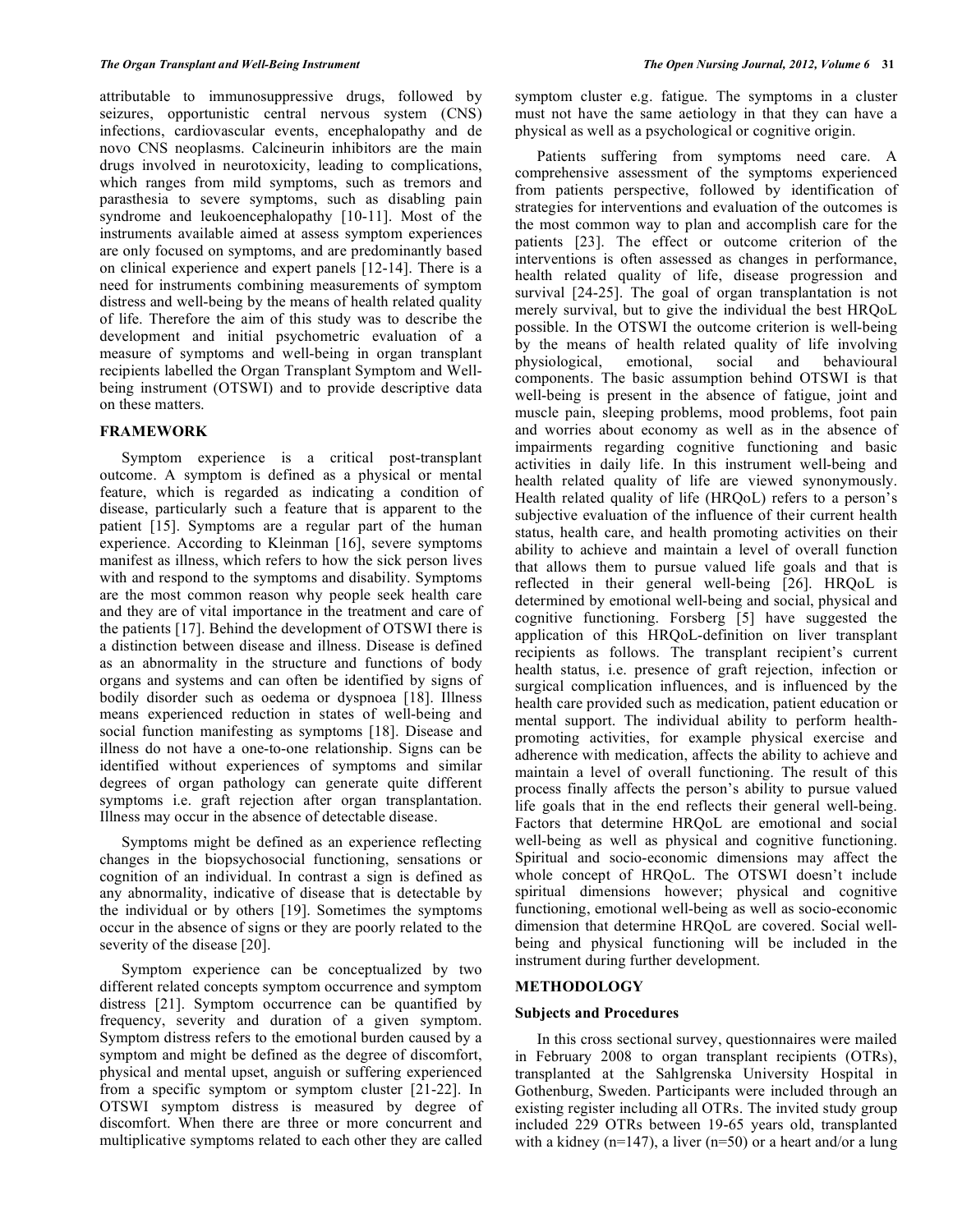#### **32** *The Open Nursing Journal, 2012, Volume 6 Forsberg et al.*

(n=32). This distribution between organ transplantation reflects the reality at this centre; kidney transplant recipients (KTRs) are the largest group of transplanted patients and then liver transplant recipients (LTRs) and the smallest group are heart transplant recipients (HTRs) and lung transplant recipients (LUTRs). All patients with a recovery period of 1year  $+/- 3$  months and 3 years  $+/- 3$  months after transplantation were included. This criterion was applied in order to catch those with a relatively recent transplantation and those who have had their transplant for a longer time. Clinical and demographic data were collected in the set of questionnaires. Data included type of organ transplanted and date of transplantation, number of graft rejections, age, sex, marital and occupational status. After the first mailing, 162 participants responded. A reminder was mailed in May 2008, increasing the number of responders to 185 participants. This means a final response rate of 81% (185 of 229).

#### **Questionnaires**

# *Organ Transplant Symptom and Well-Being Instrument (OTSWI)*

 The development of the questionnaire OTSWI, which is developed to measure symptom prevalence, symptom distress and level of well-being, has followed the steps described by Juniper, Guyatt and Jaeschke [27] in Table **1**. Each response relates to how much the problem or situation discomforts you, assessed on a five-point scale ranging from "not at all" $(0)$ , "a little" $(1)$ , "somewhat" $(2)$ , "quiet a bit" $(3)$ and "very much" (4). Time was specified to a time frame of one week.

#### *Short Form Health Survey SF-36*

 The Swedish version of the SF-36 questionnaire, which measures health status, was used to validate the OTSWI questionnaire [28]. The SF-36 measures eight health domains: *Physical functioning* (PF), *Role limitations due to physical problems* (RP), *Bodily pain* (BP), *General health*  (GH), *Vitality* (VT), *Social functioning* (SF), *Role limitations due to emotional problems* (RE) and *Mental health* (MH). The scores range from 0-100 on all scales with higher scores indicating a better HRQoL. The SF-36 also provides two summary measures; Physical Component Score (PCS) and Mental Component Score (MCS) [28].

## *Determining Validity of the OTSWI*

 Data was analysed with SPSS version 15.0 and the Multitrait Analysis Program – version 2 [29]. The expected scale dimensionality of the OTSWI questionnaire was examined both by the confirmatory multi-trait analysis program and by

## **Table 1. The Steps of Development and Testing the Instrument Organ Transplant Symptom and Wellbeing Instrument (OTSWI) Suggested by Juniper, Guyatt and Jaeschke [27]**

|                   | A. Development                  |                                                                                                                                                                                                                                                                                                                                                                                                                                                                                                    |  |  |  |  |  |
|-------------------|---------------------------------|----------------------------------------------------------------------------------------------------------------------------------------------------------------------------------------------------------------------------------------------------------------------------------------------------------------------------------------------------------------------------------------------------------------------------------------------------------------------------------------------------|--|--|--|--|--|
| <b>Step</b>       | <b>Task</b>                     | Performance                                                                                                                                                                                                                                                                                                                                                                                                                                                                                        |  |  |  |  |  |
| 1                 | Specifying<br>measurement goals | OTSWI was developed to be used for adult persons waiting for or have undergone solid organ transplantation (OT).<br>They should be able to read and write Swedish or any other relevant language that the instrument is translated to. The<br>primary purpose of the instrument is to be discriminative and evaluative. All areas of dysfunction associated with solid<br>OT are included. The instrument is supposed to be self-administered, but will also be suitable for telephone interviews. |  |  |  |  |  |
| $\overline{2}$    | Item generation                 | Item pool was chosen from unstructured interviews, studies regarding health related quality of life (HRQOL), review of<br>the transplant specific literature; discussions with transplant professionals and finally a review of generic HRQOL<br>instruments.                                                                                                                                                                                                                                      |  |  |  |  |  |
| 4                 | Item reduction                  | The initial version included in a total 51 items. There were 28 items focused on symptoms, 8 items on physical<br>functioning, 8 on emotional aspects and 7 items on social and financial aspects. The items were reduced by factor<br>analysis based at 185 organ transplant recipients reported in Table 2. Finally the items were grouped into domains and<br>labelled by a combination of their content, clinical experience and common sense.                                                 |  |  |  |  |  |
| $\overline{4}$    | Questionnaire<br>formatting     | Words were used that apply to the widest range of cultures and geographic areas in order to facilitate translation and<br>widespread use. Each response relates to how much the problem or situation discomforts you, assessed on a five-point<br>scale ranging from "not at all"(0), "a little"(1), "somewhat"(2), "quiet a bit"(3) and "very much" (4). Time was<br>specified to a time frame of one week.                                                                                       |  |  |  |  |  |
| <b>B.</b> Testing |                                 |                                                                                                                                                                                                                                                                                                                                                                                                                                                                                                    |  |  |  |  |  |
| 5                 | Pretesting                      | A small pretest was performed involving ten organ transplant recipients (OTR).                                                                                                                                                                                                                                                                                                                                                                                                                     |  |  |  |  |  |
| 6                 | Reliability                     | Scale reliability was estimated using the Cronbach's alpha. Reliability in terms of the relationship between the signal,<br>in this case the difference between subjects, and the noise, the difference within a subject when the clinical state is<br>stable will be tested by further research.                                                                                                                                                                                                  |  |  |  |  |  |
| 7                 | Responsiveness                  | To test if the instrument is responsive to the true change occurring in a patient over a period of time further research<br>will be needed.                                                                                                                                                                                                                                                                                                                                                        |  |  |  |  |  |
| 8                 | Validity                        | Validity was determined by the confirmatory multi-trait analysis program and by explorative principal component<br>analysis (with oblique, varimax rotation). Construct validity was determined by examining the relation between<br>OTSWI and the generic HRQOL-instrument SF-36.                                                                                                                                                                                                                 |  |  |  |  |  |
| 9                 | Interpretability                | We will use the so called anchor-based approach, where the changes in quality of life measures are compared, or<br>anchored to other clinically meaningful outcomes. This will be tested further. In this study clinically meaningful<br>outcomes were considered to be time since transplantation, number of graft rejections, type of organ and graft function<br>at the time of the data collection.                                                                                            |  |  |  |  |  |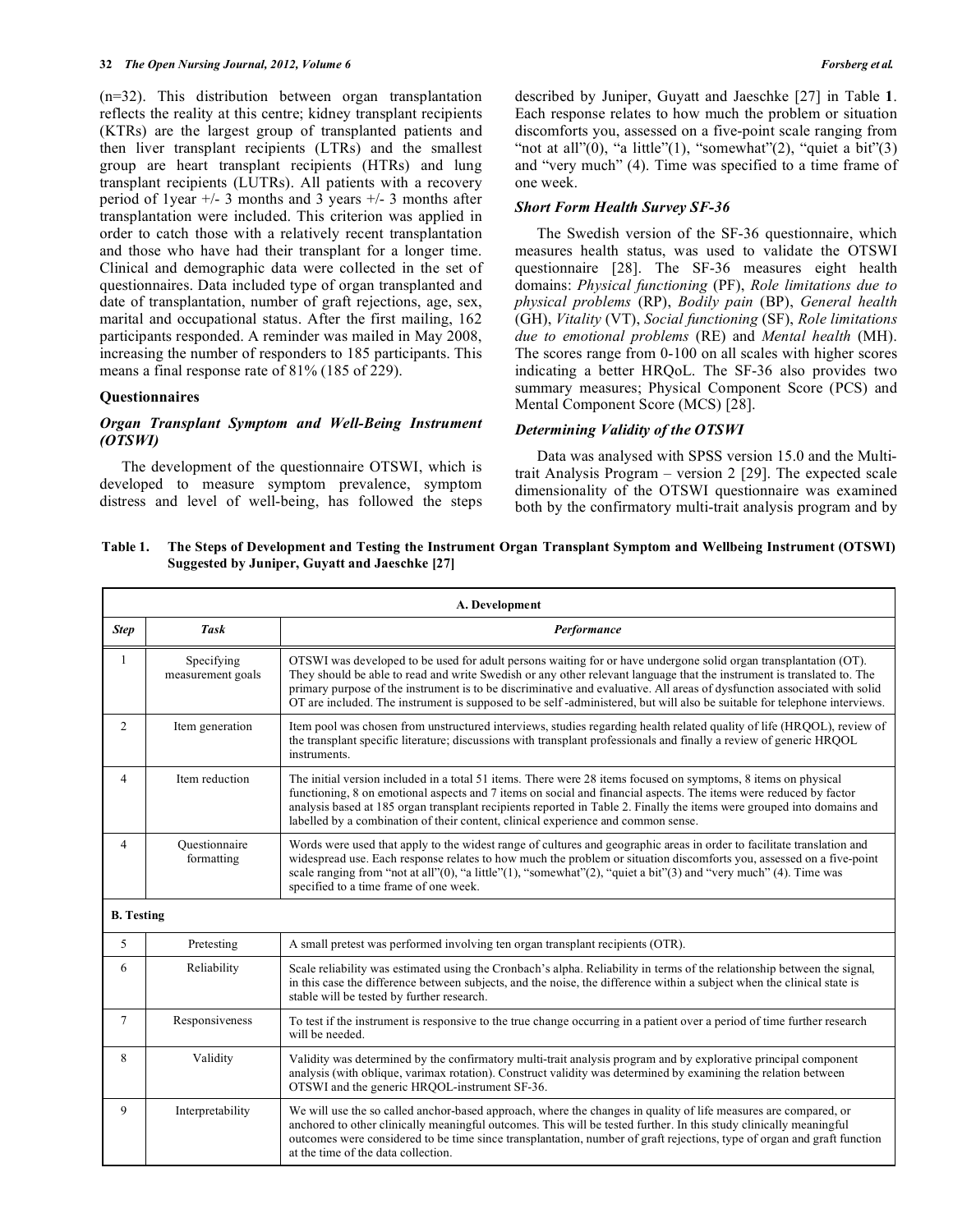explorative principal component analysis (with oblique, varimax rotation). In the multi-trait analysis program the hypothesized internal item-scale structure is examined, i.e. convergent and discriminatory validity. Convergent validity refers to the consistency of the items expected to measure a scale (factor). This was tested by computing the item correlations with their expected factor, corrected for overlap. A common criterion is item-scale correlations of at least 0.40 [29] Discriminatory validity was tested by computing the proportion of items that correlated higher or significantly higher with their expected (hypothesized) scale compared with the other scales (success rate). In the explorative principal component analysis, three strategies were used interactively to determine the number of tentative factors to retain - Cattell's scree plot, absorption of variance and meaningfulness of factors [30]. The item-scale structure that was the best compromise between the results of the multitrait analysis and the explorative factor analysis was finally retained. Scale reliability was further estimated using the Cronbach's alpha. According to conventional rule this coefficient should at least exceed 0.70 [31]. Construct validity was tested by examining the relation between scores on the OTSWI and the generic HRQoL-instrument SF-36.

 When analysing differences between two unpaired groups independent t-test were performed, and between three unpaired groups one-way ANOVA was performed. To investigate relationships Pearson correlations were calculated. The Ethics committee of Gothenburg University approved the study and the participants gave their written consent to participate.

## **RESULTS**

#### **Clinical and Demographic Variables**

 A majority of the participants were male (62%) and most of the total group were working (46%) or on disability pension (35%). A total of 66% were cohabitant or married. According to the selection, the distribution between the organ transplanted recipients reflected the reality at our center with 63% KTRs, 21% LTRs and 15% receiving a heart or a lung. Detailed demographics of the study participants are shown in Table **2**.

#### **Obtained Factors in the OTSWI Questionnaire**

 There were eight factors verified by the psychometric tests developed to measure well-being. These eight factors were built up from twenty of the fifty-one items and were labelled *fatigue* (3 items), *joint and muscle pain* (3 items), *cognitive functioning* (2 items), *basic activities in daily life (BADL)* (3 items), *sleeping problems* (3 items), *mood* (2 items), *foot pain* (2 items) and *economy* (2 items). For the remaining twenty-one items no consistent and meaningful factors could be found leading to relevant symptoms acting as single items. In the explorative principal component analyses this eight-factor solution was supported by the following tests. Together the eight factors accounted for 86 % of the variance of the initial fifty-one items. Cattell's scree plot flattened out after the eighths factor and the items with the highest loadings on each factor were homogenous and meaningful in content. All eight factors also had eigenvalues above one [28]. In the tests of convergent and

discriminatory validity with the multi-trait analysis program it was found that all eight factors had satisfying internal convergent validity as well as good item-scale discriminatory validity or 'success rate'. Item scale correlations, corrected for overlap, ranged from 0.66 to 0.98 as shown in Table **3**. The related measure of item consistency, the Cronbach's alpha coefficient, was good for all scales (Table **3**).

| Male                                    | $62\%$ (n=114) |
|-----------------------------------------|----------------|
| Female                                  |                |
|                                         | $38\%$ (n=71)  |
| $Age < 50$ yr                           | 42 $\%$ (n=77) |
| $Age > 50$ yr                           | 58 % (n=108)   |
| Working                                 | $46\%$ (n=85)  |
| Studying                                | $2\%$ (n=3)    |
| Retired                                 | $1\%$ (n=2)    |
| Disability pension                      | $35\%$ (n=64)  |
| Sick-leave                              | $12\%$ (n=22)  |
| Unemployed                              | $2\%$ (n=4)    |
| Other                                   | $2\%$ (n=4)    |
| Single                                  | $34\%$ (n=61)  |
| Co-habitant/Married                     | $66\%$ (n=122) |
|                                         |                |
|                                         |                |
| Kidney Transplant Recipients (KTR)      | 63 % (n=117)   |
| Liver Transplant Recipients (LTR)       | $21\%$ (n=39)  |
| Heart/Lung Transplant Recipients (HLTR) | $16\%$ (n=29)  |
| Time since tx; $1$ year $+$ 3 month     | 58 % (n=107)   |
| Time since tx; $3$ year $+$ 3 month     | 42 $\%$ (n=78) |
| Number of patients having a rejection   | $38\%$ (n=70)  |

**Table 2. Demographics Among 185 Organ Transplant Recipients** 

 Results of the test for construct validity are given in Table **4** where reasonable relations were found between the eight factors in OTSWI and SF-36 in all relevant areas except between basic activities in daily life and physical functioning (Table **4**). After reduction of 11 items that showed no meaningful correlation to any of the other items, in a total twenty single items remained measuring symptom prevalence and symptom distress as reported in Table **5**. When measuring relations between single symptoms and SF-36 (Table **6**) we only report correlations where at least one value is of .40 and above since this cut off represent a moderate correlation. The symptoms in Table **6** were selected since median level was reported as a little bit (median 1) indicating slight distress. Regarding the rest of the symptoms, also maintained in the instrument, the median level was 0 (not at all) and therefore not reported in the table.

# **Descriptive Data Regarding OTRs Experienced Well-Being**

 The data were skewed in all areas reported by OTSWI where descriptive data are given in Tables **7** and **8**. The reason for this descriptive part is to provide data for future comparison when further testing and using the OTSWI.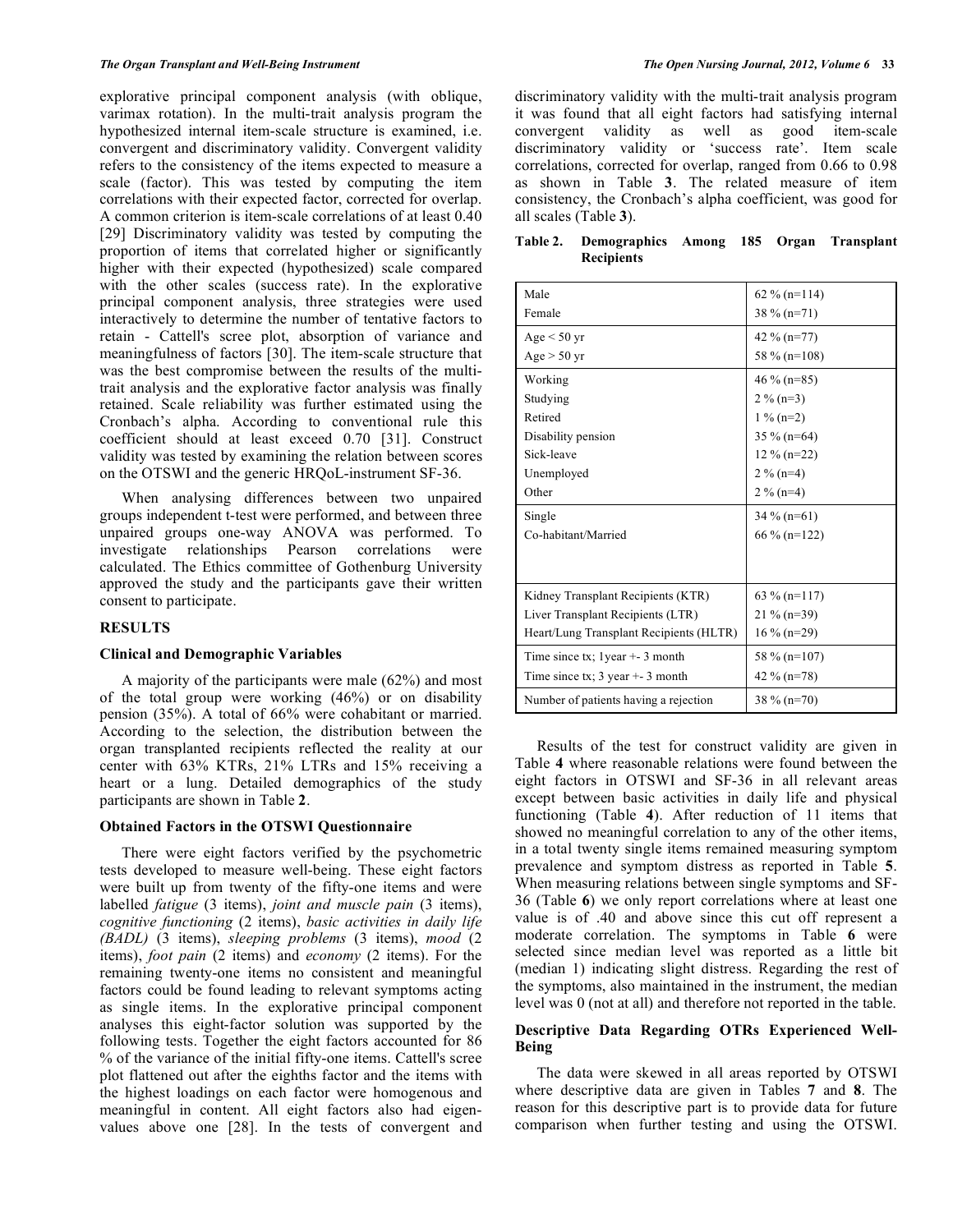| Table 3. | The Factor Structure by the Use of Oblique Varimax Rotation |  |
|----------|-------------------------------------------------------------|--|
|          |                                                             |  |

| <b>Factors in OTSWI</b>        | Item                                                                   | <b>Item Scale Correlation</b> | <b>Cronbach's Alfa</b> |
|--------------------------------|------------------------------------------------------------------------|-------------------------------|------------------------|
|                                | I am physically tired                                                  | .81                           |                        |
| 1. Fatigue (F)                 | I have no energy                                                       | .82                           | .90                    |
|                                | I feel lazy and listless                                               | .83                           |                        |
|                                | My muscles are aching                                                  | .81                           |                        |
| 2. Joint and muscle pain (JMP) | My joints are aching                                                   | .79                           | .87                    |
|                                | My legs are aching                                                     | .72                           |                        |
|                                | I have difficulties to remember                                        | .89                           | .84                    |
| 3. Cognitive functioning (CF)  | I find it hard to concentrate                                          | .66                           |                        |
|                                | Due to my physical condition I can't get dressed by myself             | .98                           |                        |
| 4. Basic ADL (BADL)            | Due to my physical condition I can't take a bath or shower             | .96                           | .92                    |
|                                | Due to my physical condition I can't buy food by my self               |                               |                        |
|                                | I have difficulties with falling asleep                                | .87                           | .89                    |
| 5. Sleeping problems (SP)      | I sleep poorly                                                         | .88                           |                        |
|                                | I wake up during the night                                             | .83                           |                        |
|                                | I feel irritated                                                       | .74                           | .82                    |
| 6. Mood (M)                    | I feel angry                                                           | .86                           |                        |
| 7. Foot pain (FP)              | There is a burning ache in my feet                                     | .86                           | .81                    |
|                                | There is a numb and stabbing feeling in my feet                        | .88                           |                        |
|                                | I worry about not being able to keep my job due to my health condition | .88                           | .81                    |
| 8. Economy (E)                 | I worry about my economy due to my health condition                    | .84                           |                        |

| Table 4. Pearson Correlations Between the Factors of Organ Transplant Symptom and Wellbeing Instrument (OTSWI) and Short |
|--------------------------------------------------------------------------------------------------------------------------|
| <b>Form Health Survey SF-36 Measuring Eight Health Domains</b>                                                           |

| <b>OTSWI</b> | Fatigue  | <b>Joint and Muscle Pain</b> | <b>Cognitive Functioning</b> | <b>Basic ADL</b> | <b>Sleeping Problems</b> | Mood    | <b>Foot Pain</b> | Economy  |
|--------------|----------|------------------------------|------------------------------|------------------|--------------------------|---------|------------------|----------|
| $SF-36$      |          |                              |                              |                  |                          |         |                  |          |
| PF           | $-60**$  | $-46**$                      | $-25**$                      | $-26**$          | $-35**$                  | $-23**$ | $-36**$          | $-37**$  |
| RP           | $-.67**$ | $-41**$                      | $-39**$                      | $-18*$           | $-35**$                  | $-33**$ | $-31**$          | $-44**$  |
| <b>BP</b>    | $-39**$  | $-61**$                      | $-34**$                      | $-.14$           | $-34**$                  | $-29**$ | $-36**$          | $-.30**$ |
| <b>GH</b>    | $-55**$  | $-35**$                      | $-43**$                      | $-0.08$          | $-28**$                  | $-35**$ | $-.22**$         | $-46**$  |
| <b>VT</b>    | $-76***$ | $-40**$                      | $-54**$                      | $-.11$           | $-39**$                  | $-42**$ | $-.30**$         | $-46**$  |
| <b>SF</b>    | $-60**$  | $-36**$                      | $-49**$                      | $-.12$           | $-38**$                  | $-46**$ | $-29**$          | $-.51**$ |
| RE           | $-.57**$ | $-29**$                      | $-41**$                      | $-17*$           | $-29**$                  | $-38**$ | $-25**$          | $-33**$  |
| MH           | $-50**$  | $-28**$                      | $-.50**$                     | $-.05$           | $-38**$                  | $-53**$ | $-22**$          | $-44**$  |
| <b>PCS</b>   | $-.60**$ | $-55**$                      | $-29**$                      | $-21**$          | $-35**$                  | $-22**$ | $-36**$          | $-40**$  |
| <b>MCS</b>   | $-57**$  | $-24**$                      | $-54**$                      | $-0.06$          | $-35**$                  | $-53**$ | $-21**$          | $-42**$  |

Physical functioning (PF), Role limitations due to physical problems (RP), Bodily pain (BP), General health (GH), Vitality (VT), Social functioning (SF), Role limitations due to emotional problems (RE) and Mental health (MH) and two summary measures; Physical component Score (PCS) and Mental component score (MCS).

\*= Significance at .05-level.

 $** =$  Significance at 01-level.

There were three areas where the whole group reported worst well-being. In the first area, sleep problems (median  $3=$  quite a bit) 79% reported the symptom and of those 27% were severely bothered. In the second area, fatigue (median 2= some what) 67% reported the symptom and among those

29% had severe problems. Finally 68% reported muscle and joint pain (median 2) where 16% had severe pain. The symptoms where median level was reported as a little bit (median 1) were dyspnoea (51%), trembling hands (53%), increased appetite (56%), and decreased libido (58%).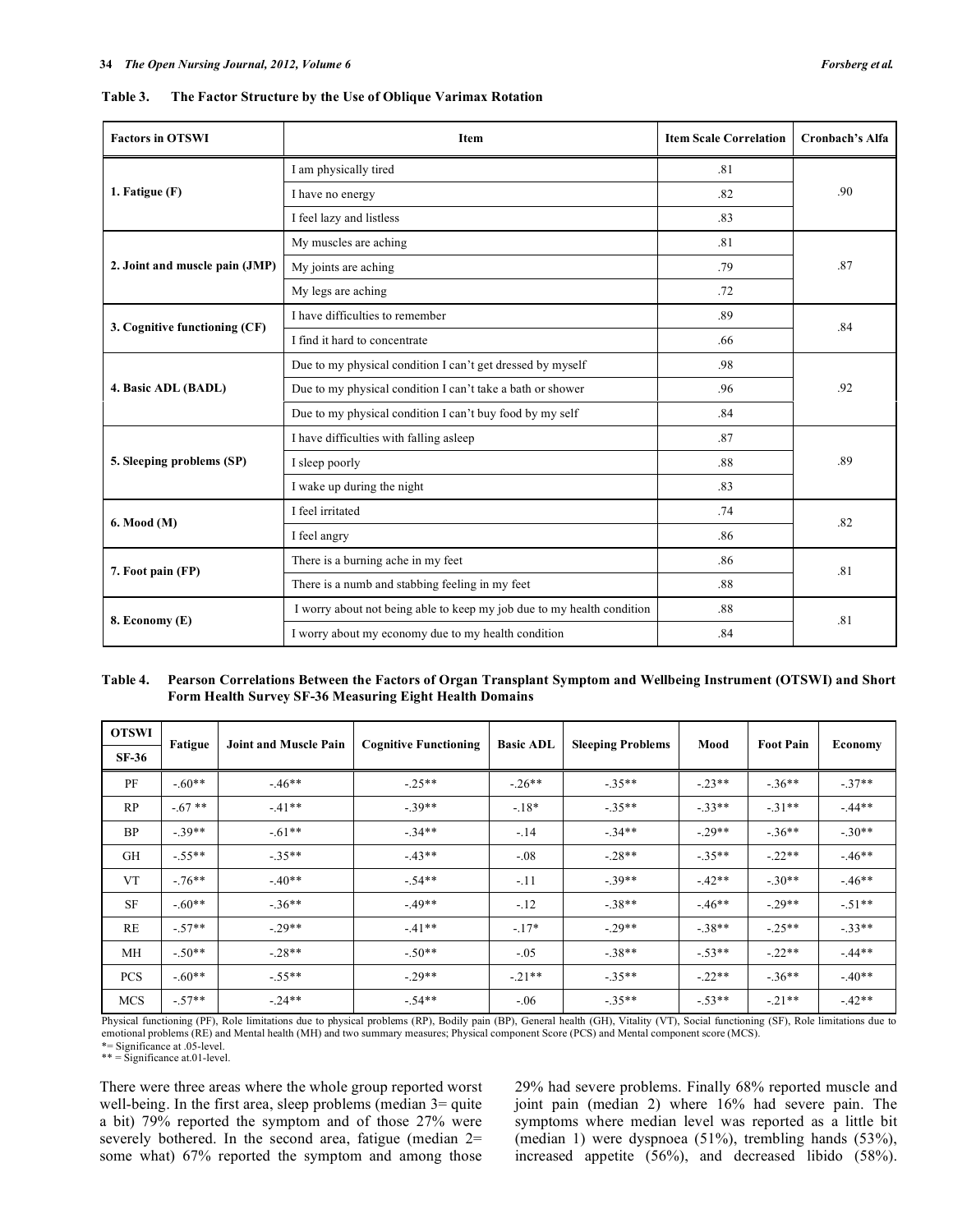| <b>Table 5.</b> | Twenty Items Measuring the Prevalence of Symptoms and Level of Symptom Distress in the Organ Transplant Symptom |
|-----------------|-----------------------------------------------------------------------------------------------------------------|
|                 | and Well-Being Instrument (OTSWI)                                                                               |

|                | <b>Symptoms</b>                               | Not at All   | <b>A Little Bit</b> | <b>Some What</b><br><b>,</b> | <b>Ouite a Bit</b> | <b>Very Much</b>         |
|----------------|-----------------------------------------------|--------------|---------------------|------------------------------|--------------------|--------------------------|
|                | I am breathless                               | $\mathbf{0}$ |                     | $\overline{c}$               | 3                  | 4                        |
| $\overline{c}$ | I need to rest because I am breathless        | $\mathbf{0}$ |                     | $\overline{2}$               | 3                  | $\Lambda$                |
| 3              | I'm swollen                                   | $\theta$     |                     | $\overline{2}$               | 3                  | 4                        |
| $\overline{4}$ | I feel nauseous                               | $\mathbf{0}$ |                     | $\overline{2}$               | 3                  | 4                        |
| 5              | I have oral fungus                            | $\mathbf{0}$ |                     | $\overline{2}$               | 3                  | 4                        |
| 6              | I have oral herpes                            | $\mathbf{0}$ |                     | $\overline{2}$               | 3                  | Δ                        |
| $\overline{7}$ | I have increased appetite for food            | $\mathbf{0}$ |                     | $\overline{2}$               | 3                  | 4                        |
| 8              | I have decreased appetite for food            | $\mathbf{0}$ |                     | $\overline{2}$               | 3                  | 4                        |
| 9              | I have dyspepsia                              | $\mathbf{0}$ |                     | $\overline{2}$               | 3                  | $\overline{\mathcal{L}}$ |
| 10             | I'm constipated                               | $\mathbf{0}$ |                     | $\overline{2}$               | 3                  | $\overline{4}$           |
| 11             | I have diarrhea                               | $\mathbf{0}$ |                     | $\overline{c}$               | 3                  | 4                        |
| 12             | My skin is itching                            | $\mathbf{0}$ |                     | $\overline{2}$               | 3                  | 4                        |
| 13             | I have headache                               | $\mathbf{0}$ |                     | $\overline{2}$               | 3                  | 4                        |
| 14             | There is a burning pain in my hands           | $\mathbf{0}$ |                     | $\overline{c}$               | 3                  | $\Delta$                 |
| 15             | There is a numb and stabbing pain in my hands | $\mathbf{0}$ |                     | $\overline{2}$               | 3                  | 4                        |
| 16             | My hands are trembling                        | $\mathbf{0}$ |                     | $\overline{2}$               | 3                  | 4                        |
| 17             | I feel dizzy                                  | $\theta$     |                     | $\overline{c}$               | 3                  | $\Delta$                 |
| 18             | I feel sad                                    | $\mathbf{0}$ |                     | $\overline{2}$               | 3                  | $\overline{\mathbf{4}}$  |
| 19             | My looks makes me embarrassed                 | $\mathbf{0}$ |                     | $\overline{c}$               | 3                  | $\overline{\mathbf{A}}$  |
| 20             | My libido is decreased                        | $\theta$     |                     | $\mathfrak{D}$               | $\mathcal{E}$      | 4                        |

Each response relates to how much the problem or situation discomforts you, assessed on a five-point scale ranging from "not at all"(0), "a little"(1), "somewhat"(2), "quiet a bit"(3) and "very much" (4).

#### **Table 6. Pearson Correlations Between Selected Symptoms Measured by Organ Transplant Symptom and Wellbeing Instrument (OTSWI) and Short Form Health Survey SF-36 Measuring Eight Health Domains**

| <b>OTSWI</b> |          | Oedema  | <b>Dizzieness</b> | <b>Sadness</b> | <b>Decreased Libido</b> |                             |  |
|--------------|----------|---------|-------------------|----------------|-------------------------|-----------------------------|--|
| $SF-36$      | Dyspnoea |         |                   |                |                         | <b>Embarrassed by Looks</b> |  |
| PF           | $-63**$  | $-48**$ | $-.38**$          | $-35**$        | $-37**$                 | $-29**$                     |  |
| RP           | $-.53**$ | $-33**$ | $-36**$           | $-48*$         | $-43**$                 | $-32**$                     |  |
| <b>BP</b>    | $-35**$  | $-39**$ | $-.20**$          | $-28**$        | $-29**$                 | $-16*$                      |  |
| <b>GH</b>    | $-46**$  | $-25**$ | $-25**$           | $-46**$        | $-42**$                 | $-22**$                     |  |
| <b>VT</b>    | $-58**$  | $-44**$ | $-44**$           | $-56**$        | $-45**$                 | $-33**$                     |  |
| <b>SF</b>    | $-49**$  | $-33**$ | $-35**$           | $-57**$        | $-.50**$                | $-36**$                     |  |
| RE           | $-32**$  | $-26**$ | $-35**$           | $-64**$        | $-39**$                 | $-33**$                     |  |
| MH           | $-34**$  | $-28**$ | $-32**$           | $-70**$        | $-36**$                 | $-40**$                     |  |
| <b>PCS</b>   | $-60**$  | $-43**$ | $-30**$           | $-27**$        | $-39**$                 | $-20**$                     |  |
| <b>MCS</b>   | $-32**$  | $-25**$ | $-35**$           | $-75**$        | $-42**$                 | $-39**$                     |  |

Physical functioning (PF), Role limitations due to physical problems (RP), Bodily pain (BP), General health (GH), Vitality (VT), Social functioning (SF), Role limitations due to emotional problems (RE) and Mental health (MH) and two summary measures; Physical component Score (PCS) and Mental component score (MCS). \*= Significance at .05-level.

 $** =$  Significance at 01-level.

Regarding the rest of the 16 symptoms the median level was 0 meaning not at all.

# **Differences in Perceived Well-Being Between Organ Transplants**

 When analysing differences in well-being between the various organ groups there were no differences found in the eight factors in the OTSWI. Regarding symptoms, measured by single items, liver transplant recipients (LTR) were significantly more sad (p=.005) than those receiving a kidney or a heart and/or lung. There were also some tendencies noticed were LTRs reported more fatigue (p=.07) than the other two groups as well as more pain in the joints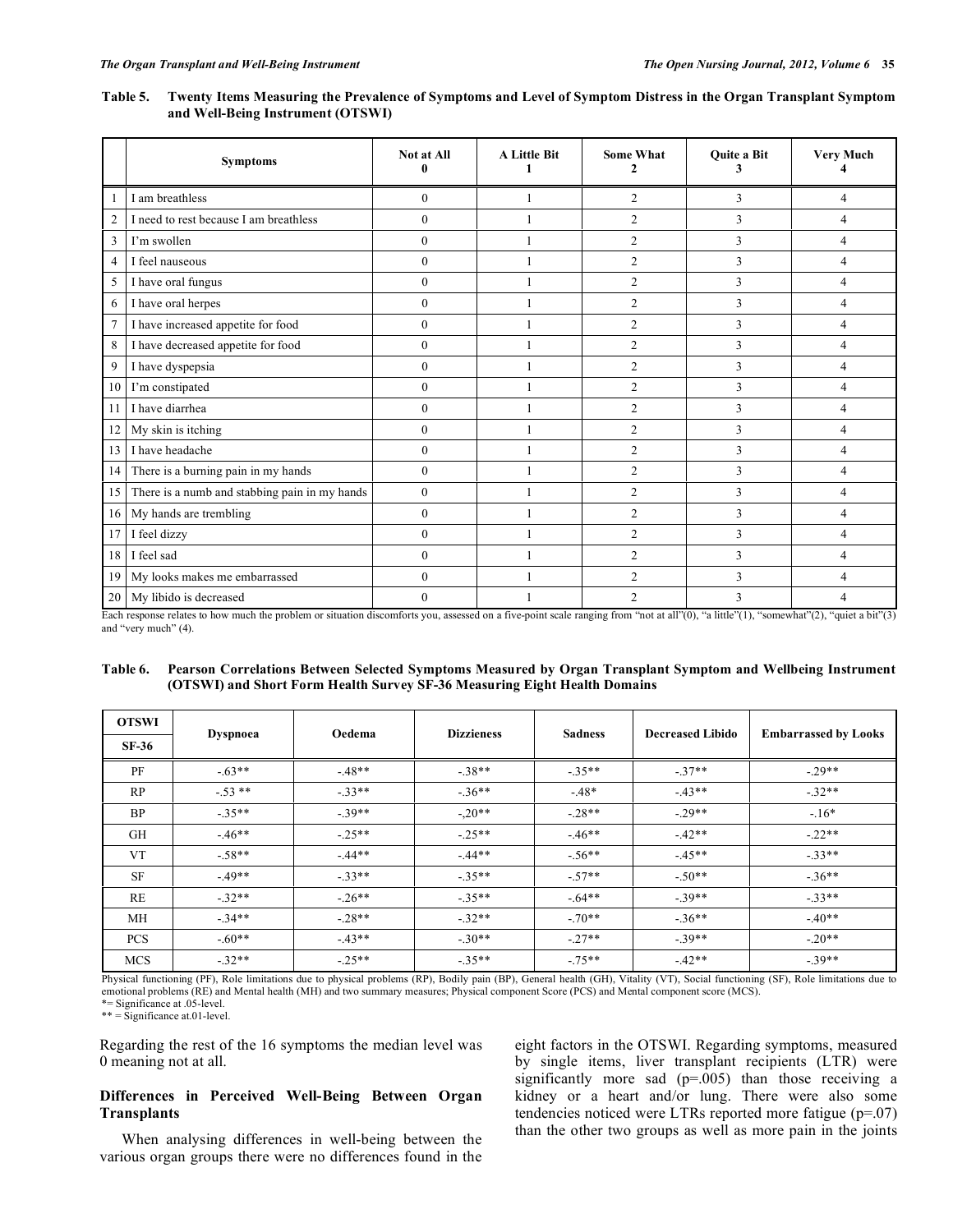| Table 7. Descriptive Data on Well-Being Measured by the Organ Transplant Symptom and Wellbeing Instrument (OTSWI) |  |  |
|-------------------------------------------------------------------------------------------------------------------|--|--|
| Among 185 Organ Transplant Recipients.                                                                            |  |  |

| <b>Factors of Well-Being</b> |          |                                 |                          |                  |                            |              |                  |                |  |  |
|------------------------------|----------|---------------------------------|--------------------------|------------------|----------------------------|--------------|------------------|----------------|--|--|
|                              | Fatigue  | Joint and<br><b>Muscle Pain</b> | Cognitive<br>Functioning | <b>Basic ADL</b> | <b>Sleeping</b><br>Problem | Mood         | <b>Foot Pain</b> | <b>Economy</b> |  |  |
| Mean                         | 2,64     | 2,41                            | 1,73                     | 0,72             | 3,32                       | 1,01         | 1,03             | 1,91           |  |  |
| Median                       | 2,00     | 2,00                            | 1,00                     | $\theta$         | 3,00                       | $\mathbf{0}$ | $\mathbf{0}$     |                |  |  |
| <b>SD</b>                    | 2,92     | 2,84                            | 1,93                     | 2,25             | 3,30                       | 1,49         | 1,79             | 2,36           |  |  |
| Skewness                     | 1,25     | 1.58                            | 1,27                     | 3,70             | 1,16                       | 1,88         | 2,20             | 1,40           |  |  |
| Min                          | $\theta$ | $\mathbf{0}$                    | $\theta$                 | $\theta$         | $\theta$                   | $\mathbf{0}$ | $\mathbf{0}$     | $\theta$       |  |  |
| Max                          | 12       | 12                              | 8                        | 12               | 12                         | 7            | 8                | 8              |  |  |

Each response relates to how much the problem or situation discomforts you, assessed on a five-point scale ranging from "not at all"(0), "a little"(1), "somewhat"(2), "quiet a bit"(3) and "very much" (4).

( $p=0.06$ ). LTRs also reported more headache ( $p=0.09$ ) and dizziness (p=.09) however not significant.

#### **Differences in Well-Being Due to Age, Gender, Time Since Transplantation and Having a Rejection or Not**

 Patients younger than 50 years reported significantly more problems with irritation and aggressive mood  $(p=0.03)$  as well as with heart burn  $(p=0.03)$ . Tendencies in differences due to age were noticed regarding basic activities in daily life where patients older than 50 years reported more problems (p=.06) as well as regarding decreased libido (p=.07). Patients below 50 years, tended to report more tremor (p=.09).

 When comparing differences due to gender, women reported more sleep problems  $(p=0.004)$  and joint pain  $(p=0.01)$ . Female OTRs had more oedema (p=.006), were more nauseas  $(p=0.02)$  and more dizzy  $(p=0.000)$  than male OTRs. Finally the women were significantly more sad (p=.03), had less libido  $(p=01)$  and were more bothered by their physical appearance (p=.006) than the male OTRs.

 There were no differences between the OTRs with a follow up of one year and those transplanted more than three years except for two symptoms. The patients with a short follow-up reported more diarrea (p=.05) and those with a longer follow-up reported more itching (p=.03). No differences were found in any area or any single symptom between those who had experienced one or more graft rejections and those who hadn't.

#### **DISCUSSION**

#### **Methodological Considerations**

 In the literature there are eight attributes for instrument properties to be used in the evaluation regarding sustainability for distribution to the target population. These eight attributes are: conceptual and measurement model, reliability, validity, responsiveness, interpretability, respondent and administrative burden, alternative forms and cultural and language adaptations [32]. Other researchers have defined similar, but less comprehensive quality criteria [33-34]. A part from evaluation of validity and reliability, a clear description of measurement aims, target population, the concept of interest (theoretical framework), item selection, item reduction and the workload required from respondents to complete the questionnaire should be provided when developing a new questionnaire [35]. We

argue that the above mentioned quality criteria are fulfilled regarding OTSWI with the exception of reliability which is not yet fully tested. As mentioned in Table **1**, reliability in terms of the relationship between the signal, in this case the difference between subjects, and the noise, the difference within a subject when the clinical state is stable will be tested by further research. Also to test if the instrument is responsive to the true change occurring in a transplanted patient over a period of time further research will be needed.

 A methodological or a psychometrical error was noticed when finding out the weak correlation values between the domain physical functioning in SF-36 and Basic Activities in daily life in OTSWI. At first we hade viewed the domain BADL as similar to PF, however when scrutinizing the items in the BADL-domain they are not at all similar to PF. Instead they measure factors completely related to activities in daily life functioning. Items regarding actual physical functioning were removed during the test using Cronbach's Alfa since the alfa-values were so high that only a few items were needed. When further test will be performed a domain comprising physical functioning will be added and tested. Also a domain more explicitly comprising the social wellbeing dimension will be developed by further test. In the present version the social well-being are more implicit involving ability to work and libido. Despite these errors we conclude that the development procedure, which has lasted for over five years, has been successful so far and that the OTSWI might be used in the target population for various longitudinal follow-up.

#### **Discussion Regarding Descriptive Findings**

 The patients were bothered somewhat (median 2) by fatigue and quite a bit (median 3) by sleeping problems. Today we don't know enough about fatigue after organ transplantation, whether the sleeping problems cause fatigue or about how the patients master this symptom. In other patient groups with chronic heart failure and myocardial infarction it has been shown that other variables i.e. low haemoglobin levels, depressed mood, anxiety and uncertainty were associated with different dimensions of fatigue [36-37]. Falk [36] also showed that nausea, poor appetite and bodily pain associated with fatigue even if they were not the most dominating symptoms. Further studies are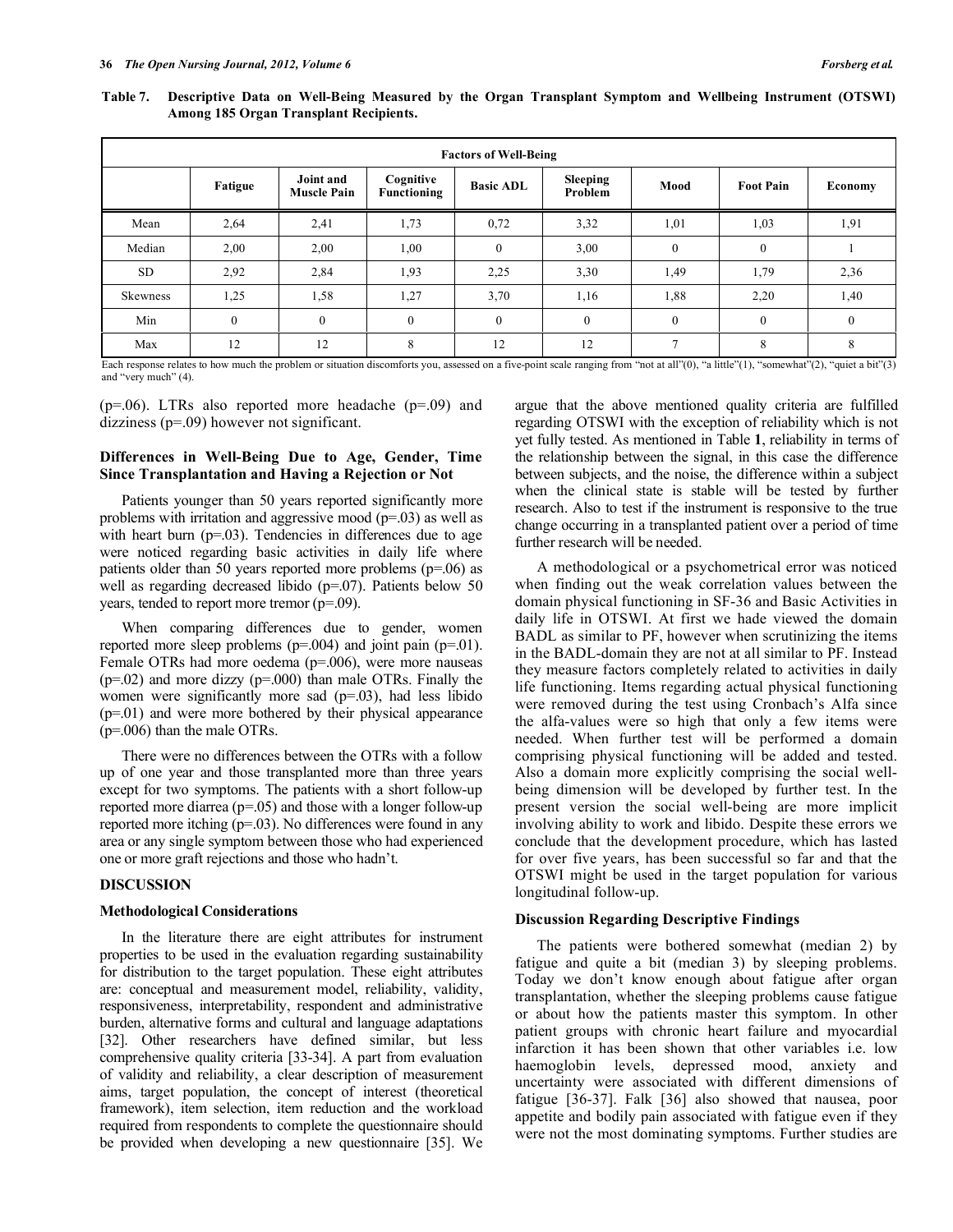# **Table 8. Descriptive Data on Symptoms Measured by the Organ Transplant Symptom and Wellbeing Instrument (OTSWI) Among 185 Organ Transplant Recipients**

|                 | <b>Symptoms</b>  |                |                  |                         |                    |                              |                     |                            |  |  |
|-----------------|------------------|----------------|------------------|-------------------------|--------------------|------------------------------|---------------------|----------------------------|--|--|
|                 | <b>Dysponea</b>  | Oedema         | <b>Nausea</b>    | <b>Oral Fungus</b>      | <b>Oral Herpes</b> | <b>Increased</b><br>Appetite | Loss of<br>Appetite | <b>Heart Burn</b>          |  |  |
| Mean            | 0,78             | 0,68           | 0,25             | 0,13                    | 0.09               | 0,94                         | 0.26                | 0,43                       |  |  |
| Median          | $\mathbf{1}$     | $\overline{0}$ | $\overline{0}$   | $\mathbf{0}$            | $\theta$           | $\mathbf{1}$                 | $\overline{0}$      | $\mathbf{0}$               |  |  |
| <b>SD</b>       | 0.97             | 0.91           | 0,52             | 0,46                    | 0.28               | 1,12                         | 0.68                | 0.82                       |  |  |
| <b>Skewness</b> | 1,36             | 1,60           | 2,29             | 4,20                    | 2,94               | 1,42                         | 2,86                | 2,42                       |  |  |
| Min             | $\mathbf{0}$     | $\mathbf{0}$   | $\mathbf{0}$     | $\theta$                | $\mathbf{0}$       | $\boldsymbol{0}$             | $\boldsymbol{0}$    | $\boldsymbol{0}$           |  |  |
| Max             | $\overline{4}$   | $\overline{4}$ | 3                | 3                       | $\mathbf{1}$       | 6                            | $\overline{4}$      | $\overline{4}$             |  |  |
|                 |                  |                |                  | <b>Symptoms</b>         |                    |                              |                     |                            |  |  |
|                 | <b>Diarrea</b>   | Itching        | Headache         | <b>Burning</b><br>Hands | <b>Tremor</b>      | <b>Dizzy</b>                 | Sad                 | <b>Decreased</b><br>Libido |  |  |
| Mean            | 0,42             | 0,43           | 0,51             | 0,11                    | 0,76               | 0,41                         | 0,59                | 1,26                       |  |  |
| Median          | $\theta$         | $\Omega$       | $\overline{0}$   | $\mathbf{0}$            | $\mathbf{1}$       | $\mathbf{0}$                 | $\mathbf{0}$        | $\mathbf{1}$               |  |  |
| ${\rm SD}$      | 0,78             | 0,80           | 0,81             | 0,46                    | 0,90               | 0,69                         | 0,89                | 1,4                        |  |  |
| <b>Skewness</b> | 1,99             | 2,19           | 2,06             | 4,64                    | 1,34               | 2,01                         | 1,80                | 0,82                       |  |  |
| Min             | $\boldsymbol{0}$ | $\mathbf{0}$   | $\boldsymbol{0}$ | $\boldsymbol{0}$        | $\boldsymbol{0}$   | $\boldsymbol{0}$             | $\boldsymbol{0}$    | $\boldsymbol{0}$           |  |  |
| Max             | 4                | $\overline{4}$ | $\overline{4}$   | $\overline{3}$          | $\overline{4}$     | $\overline{4}$               | $\overline{4}$      | $\overline{4}$             |  |  |
|                 |                  |                |                  | <b>Symptoms</b>         |                    |                              |                     |                            |  |  |
|                 |                  |                |                  |                         |                    | <b>Physical Appearance</b>   |                     |                            |  |  |
|                 |                  | Mean           |                  |                         |                    | 0,44                         |                     |                            |  |  |
|                 |                  | Median         |                  |                         | $\theta$           |                              |                     |                            |  |  |
|                 |                  | <b>SD</b>      |                  |                         | 0.97               |                              |                     |                            |  |  |
|                 |                  | Skewness       |                  |                         | 2,5                |                              |                     |                            |  |  |
|                 |                  | Min            |                  |                         |                    | $\mathbf{0}$                 |                     |                            |  |  |
|                 |                  | Max            |                  |                         | $\overline{4}$     |                              |                     |                            |  |  |

Each response relates to how much the problem or situation discomforts you, assessed on a five-point scale ranging from "not at all"(0), "a little"(1), "somewhat"(2), "quiet a bit"(3) and "very much" (4).

needed regarding the relationship with fatigue and other conditions and symptoms.

 Fatigue in healthy individuals was decribed by Grandjean [38] as a non-specific state indicative of decreased level of vitality, which is supported by our study, where fatigue were associated with low physical functioning, role-physical, vitality and social functioning as reported in Table **4**. This state has a protective function of forcing the body to avoid further stress, with exhaustion being the end of the fatigue continuum. This temporary form of fatigue is identified as acute and characterized as protective and identifiably linked to a single and obvious cause. In our study the patients had been transplanted for quite a while. According to Piper [39] chronic fatigue is referring to a state where the fatigue is accompanied by diseases. It then becomes a symptom that is complex, multicausal and multidimensional that is difficult to characterize and define. Fatigue is one of the most frequently reported symptoms in many chronic illnesses, including cancer [40], renal failure [41], chronic pulmonary disease [42], multiple sclerosis [43] and rheumatoid arthritis [44]. The point regarding organ transplant recipients is that their previous chronic disease is managed and improved although not always cured by the transplantation. The organ transplant recipients are able to live a

normal life although with a chronic medical treatment to prevent rejection of the transplanted organ and other medication to manage co-morbidities e.g. hypertension. The findings in our study emphasizes the importance of comprehensive assessment and a broad approach to interventions during follow-up visits in the out patient clinic, because reduction of fatigue may get through alleviation of more manageable influencing symptoms i.e. possible anxiety and depression. One might start with assessing and treating the sleeping problems reported as something that affects daily life, and not look away from the fact that fatigue is reported as a key factor leading to decreased quality of life in patients with chronic diseases [20].

 Dysponea as a single symptom correlated strongly with decreased physical functioning as well as the physical component score measured by SF-36. In return, sadness correlated strongly with low mental health as well as the mental component summary (Table **6**). However, these symptoms were reported as minor distressing, dysponea (median 1, a little bit) and sadness (median 0, not at all). A reasonable explanation might be that these symptoms strongly affect HRQoL for those who are suffering, however in general these symptoms are not an issue for the whole transplant population.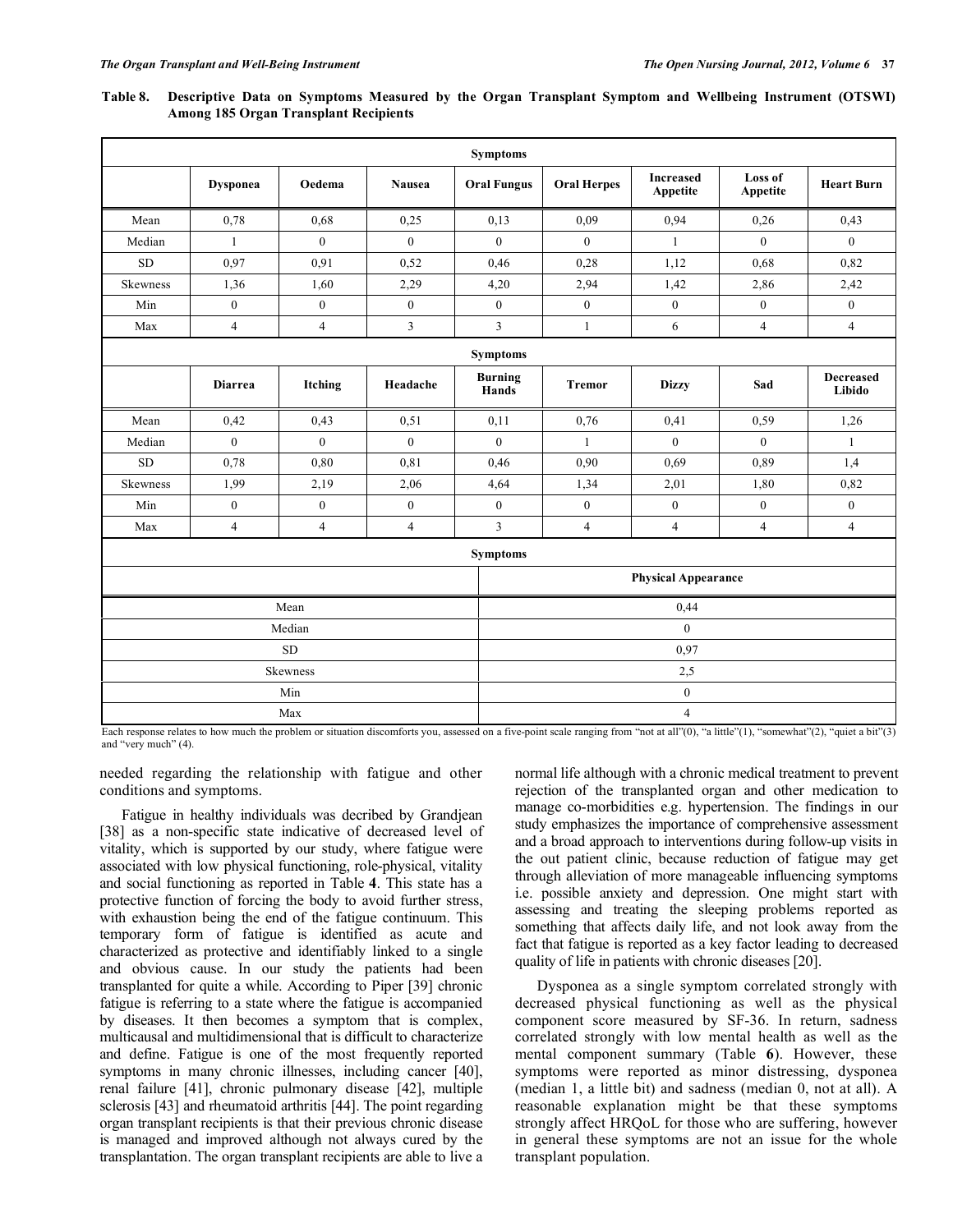There were only weak relationships between the dimensions measured by SF-36 and the symptom embarrassed by looks. In another study [45] involving 108 liver transplant recipients, the most frequent symptom in male and female recipients were increased hair growth. Women with a long-term follow up (5-18 years) reported more cosmetic side-effects and over all symptom distress was more serious in women than in men. In our study the symptom physical appearance was not at all (median 0) distressing in the whole group, but the female patients were more embarrassed by their looks than the male patients (p=.006). Also several other symptoms were more distressing among females i.e. nausea, oedema and decreased libido. Regarding decreased libido, sexual dysfunction and sex hormone disturbances are widely reported in men and women before organ transplantation e.g. patients with chronic liver disease. Successful liver transplantation leads to improvements in sex hormone disturbances in both men and women, but immunosuppressive drugs may interfere with hormone metabolism [46]. Health issues, medications, aging and psychological and social issues, might affect post transplant sexual health. In a study by Ho, Ko, Schaeffer *et al*., [47] 23% of males and 26% of females reported decreased libido. This picture that women overall experience more symptoms than men is supported by numerous studies reported in the extensive review by Kugler *et al*., [8], however no conclusive discussion about why female organ transplant recipients experience more symptom distress than males are presented. Thus, this is an area for further research.

 Besides problems with sleep and fatigue the most prominent symptom causing distress was muscle and joint pain. This is in line with a previous study [48] reporting that 53% of the organ transplant recipients reported pain to some extent and that the most common pain locations were hands and feet followed by the back. This symptom might be caused by the so called Calcineurin Inhibitor Pain Syndrom reported by Grotz *et al*., [11] and further discussed as neurological

complications by Senzolo, Ferronato and Burra [10].

 Drawing firm conclusions from this single study on symptom experience, symptom distress and well-being is of course difficult. In line with previous knowledge, the results indicate that few symptoms actually cause distress in daily life among organ transplant recipients. New information involve that sleeping problems were most disturbing followed by fatigue and muscle and joint pain. Dyspnoea, increased appetite, decreased libido and tremor affected the patients only a little bit. Fatigue correlated moderately or strongly with almost all dimensions of importance in HRQoL reported by SF-36. Further studies should focus on the fatigue in particular as well as the relationship between symptom distress and HRQoL.

#### **CONCLUSION**

 Fatigue might be a key factor leading to a decreased HRQoL not only in patients with chronic diseases, but also for organ transplant recipients with prerequisites to be well and experience good HRQoL. The newly developed instrument labelled the Organ Transplant Symptom and Well-being Instrument offer a possibility to include both symptoms occurrence, symptom distress and health related quality in the measurements. Now transplant nurses have a useful tool to assess post transplant patients and plan their goal directed nursing interventions in collaboration with the patients concerned.

#### **ACKNOWLEDGEMENT**

 This study was performed within in the Forsberg& Lennerling Research Group in Organ donation and Organ Transplantation. We gratefully acknowledge that the Research Council of Västra Götaland financially supported this study.

#### **CONFLICTS OF INTEREST**

There are no conflicts of interest to declare.

# **APPENDIX**

#### **The Organ Transplant Symptom and Wellbeing Instrument (OTSWI)**

 Below there is a list of statements that other persons, with the same health condition as you, consider important. Please state how well each statement reflects your situation during **the last seven days.** Please mark the most suitable figure at each line.

|                |                                                 | Not at All<br>$\bf{0}$ | A Little<br>п | Somewhat<br>2  | Quiet a Bit<br>Ĵ         | <b>Very Much</b> |
|----------------|-------------------------------------------------|------------------------|---------------|----------------|--------------------------|------------------|
| -1             | I have difficulties with falling asleep         | $\mathbf{0}$           |               | $\overline{2}$ | $\overline{\mathcal{E}}$ | 4                |
| $\overline{2}$ | I sleep poorly                                  | $\mathbf{0}$           |               | $\overline{2}$ | 3                        | 4                |
| 3              | I wake up during the night                      | $\mathbf{0}$           |               | $\overline{2}$ | $\overline{3}$           | 4                |
| 4              | My muscles are aching                           | $\mathbf{0}$           |               | $\overline{2}$ | 3                        | 4                |
| 5              | My joints are aching                            | $\mathbf{0}$           |               | $\overline{2}$ | 3                        | 4                |
| 6              | My legs are aching                              | $\mathbf{0}$           |               | $\overline{2}$ | 3                        | 4                |
| $\overline{7}$ | There is a burning ache in my feet              | $\mathbf{0}$           |               | $\overline{2}$ | $\mathcal{E}$            | 4                |
| 8              | There is a numb and stabbing feeling in my feet | $\mathbf{0}$           |               | $\overline{2}$ | 3                        | 4                |
| 9              | I am physically tired                           | $\mathbf{0}$           |               | $\overline{2}$ | 3                        | 4                |
| 10             | I have no energy                                | $\Omega$               |               | 2              | 3                        | 4                |
| -11            | I feel lazy and listless                        | $\Omega$               |               | $\mathfrak{D}$ | 3                        |                  |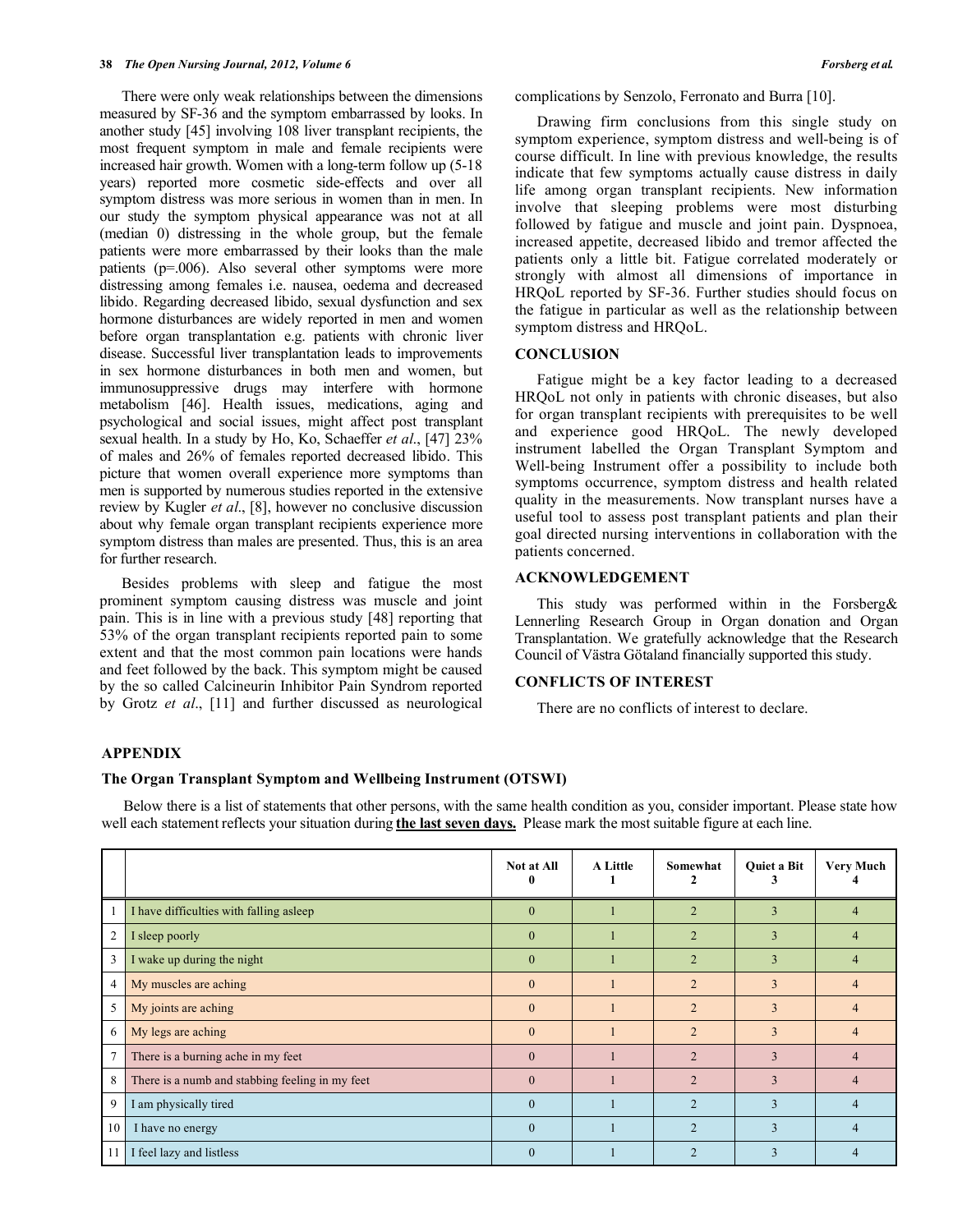|    | (APPENDIX) contd                                                       |                  |                          |                            |                         |                       |  |  |
|----|------------------------------------------------------------------------|------------------|--------------------------|----------------------------|-------------------------|-----------------------|--|--|
|    |                                                                        | Not at All<br>0  | A Little<br>$\mathbf{1}$ | Somewhat<br>$\overline{2}$ | <b>Ouiet a Bit</b><br>3 | <b>Very Much</b><br>4 |  |  |
| 12 | I have difficulties to remember                                        | $\mathbf{0}$     | $\mathbf{1}$             | $\overline{2}$             | 3                       | $\overline{4}$        |  |  |
| 13 | I find it hard to concentrate                                          | $\boldsymbol{0}$ | $\mathbf{1}$             | $\overline{c}$             | 3                       | $\overline{4}$        |  |  |
| 14 | Due to my physical condition I can't take a bath or shower             | $\boldsymbol{0}$ | $\mathbf{1}$             | $\overline{2}$             | 3                       | $\overline{4}$        |  |  |
| 15 | Due to my physical condition I can't get dressed by myself             | $\overline{0}$   | $\mathbf{1}$             | $\overline{2}$             | $\overline{3}$          | $\overline{4}$        |  |  |
| 16 | Due to my physical condition I can't buy food by myself                | $\boldsymbol{0}$ | $\mathbf{1}$             | $\overline{2}$             | $\overline{\mathbf{3}}$ | $\overline{4}$        |  |  |
| 17 | I feel irritated                                                       | $\boldsymbol{0}$ | $\mathbf{1}$             | $\overline{2}$             | $\overline{3}$          | $\overline{4}$        |  |  |
| 18 | I feel angry                                                           | $\overline{0}$   | $\mathbf{1}$             | $\overline{2}$             | $\overline{3}$          | $\overline{4}$        |  |  |
| 19 | I worry about not being able to keep my job due to my health condition | $\boldsymbol{0}$ | $\mathbf{1}$             | $\overline{2}$             | $\overline{\mathbf{3}}$ | $\overline{4}$        |  |  |
| 20 | I worry about my economy due to my health condition                    | $\boldsymbol{0}$ | $\mathbf{1}$             | $\overline{2}$             | 3                       | $\overline{4}$        |  |  |
| 21 | I'm breathless                                                         | $\mathbf{0}$     | $\mathbf{1}$             | $\overline{2}$             | 3                       | $\overline{4}$        |  |  |
| 22 | I need to rest because I am breathless                                 | $\mathbf{0}$     | $\mathbf{1}$             | $\overline{2}$             | 3                       | $\overline{4}$        |  |  |
| 23 | I'm swollen                                                            | $\boldsymbol{0}$ | $\mathbf{1}$             | $\overline{c}$             | 3                       | $\overline{4}$        |  |  |
| 24 | I feel nauseous                                                        | $\boldsymbol{0}$ | $\mathbf{1}$             | 2                          | 3                       | $\overline{4}$        |  |  |
| 25 | I have oral fungus                                                     | $\mathbf{0}$     | $\mathbf{1}$             | $\overline{c}$             | 3                       | $\overline{4}$        |  |  |
| 26 | I have oral herpes                                                     | $\overline{0}$   | $\mathbf{1}$             | $\overline{2}$             | 3                       | $\overline{4}$        |  |  |
| 27 | I have increased appetite for food                                     | $\mathbf{0}$     | $\mathbf{1}$             | $\overline{c}$             | 3                       | $\overline{4}$        |  |  |
| 28 | I have decreased appetite for food                                     | $\mathbf{0}$     | $\mathbf{1}$             | $\overline{c}$             | 3                       | $\overline{4}$        |  |  |
| 29 | I have dyspepsia                                                       | $\mathbf{0}$     | $\mathbf{1}$             | $\overline{c}$             | 3                       | $\overline{4}$        |  |  |
| 30 | I'm constipated                                                        | $\overline{0}$   | $\mathbf{1}$             | $\overline{2}$             | $\overline{\mathbf{3}}$ | $\overline{4}$        |  |  |
| 31 | I have diarrhea                                                        | $\boldsymbol{0}$ | $\mathbf{1}$             | $\overline{c}$             | 3                       | $\overline{4}$        |  |  |
| 32 | My skin is itching                                                     | $\mathbf{0}$     | $\mathbf{1}$             | $\overline{2}$             | 3                       | $\overline{4}$        |  |  |
| 33 | I have headache                                                        | $\overline{0}$   | $\mathbf{1}$             | $\overline{2}$             | 3                       | $\overline{4}$        |  |  |
| 34 | There is a burning pain in my hands                                    | $\boldsymbol{0}$ | $\mathbf{1}$             | $\overline{2}$             | 3                       | $\overline{4}$        |  |  |
| 35 | There is a numb and stabbing pain in my hands                          | $\overline{0}$   | $\mathbf{1}$             | $\overline{c}$             | 3                       | $\overline{4}$        |  |  |
| 36 | My hands are trembling                                                 | $\overline{0}$   | $\mathbf{1}$             | $\overline{c}$             | 3                       | $\overline{4}$        |  |  |
| 37 | I feel dizzy                                                           | $\boldsymbol{0}$ | $\mathbf{1}$             | $\overline{2}$             | 3                       | $\overline{4}$        |  |  |
| 38 | I feel sad                                                             | $\overline{0}$   | $\mathbf{1}$             | $\overline{2}$             | 3                       | $\overline{4}$        |  |  |
| 39 | My looks makes me embarrassed                                          | $\boldsymbol{0}$ | $\mathbf{1}$             | $\overline{c}$             | 3                       | $\overline{4}$        |  |  |
| 40 | My libido is decreased                                                 | $\mathbf{0}$     | $\mathbf{1}$             | $\overline{2}$             | 3                       | 4                     |  |  |

## **REFERENCES**

- [1] Karam VH, Gasquet I, Delvart V, *et al*. Quality of life in adult survivors beyond 10 years after liver, kidney and heart transplantation. Transplantation 2003; 76: 1699-704.
- [2] Vermeulen KM, Ouwens JP, van der Bij W, *et al*. Long-term quality of life in patients surviving at least 55 months after lung transplantation. Gen Hosp Psychiatry 2003; 25: 95-102.
- [3] Butler J, McCoin NS, Feurer ID, *et al*. Modelling the effects of functional performance and post-transplant comorbidities and health related quality of life after heart transplantation. J Heart Lung Transplant 2003; 22: 1149-56.
- [4] Boownik H, Saab S. The effects of hepatitis C recurrence on health-related quality of life in liver transplant recipients. Liver Int 2010; 30 (1): 19-30.
- [5] Forsberg A. Liver transplant recipient's experienced meaning of health and quality of life one year after transplantation. Theoria, J Nurs Theory 2002; 11(3): 4-14.
- [6] Winsett RP, Stratta RJ, Alloway R, Wicks MN, Hathaway DK. Immunosuppressant side effect instrument. Clin Transpl 2001; 15: 46-50.
- [7] Kugler C, Fischer S, Gottlieb J, *et al*. Symptom experiences after lung transplantation: influences on adherence and quality of life. Clin Transpl 2007; 21: 590-6.
- [8] Kugler C, Geyer S, Gottlieb J, Simon A, Haverich A, Dracup K. Symptom experience after solid organ transplantation. J Psychosom Res 2009; 66: 101-10.
- [9] Drent G, Moons P, de Geest S, *et al*. Symptom experience associated with immunosuppressive drugs after liver transplantation: possible relationship with medication noncompliance? Clin Transpl 2008; 22: 700-9.
- [10] Senzolo M, Ferronato C, Burra P. Neurologic complications after solid organ transplantation. Transpl Int 2009; 22 (3): 269-78.
- [11] Grotz WH, Breitenfeldt MK, Braune SW, *et al*. Transpl Int 2001;14(1):16-23.
- [12] Lough ME, Lindsey AM, Shinn JA, Stotts NA. Impact of symptom frequency and symptom distress on self-reported quality of life in heart transplant recipients. Heart Lung 1987; 16: 193-200.
- [13] Jalowiec A, Grady KL, White-Williams C, *et al*. Symptom distress three months after heart transplantation. J Heart Lung Transplant 1997; 16: 604-14.